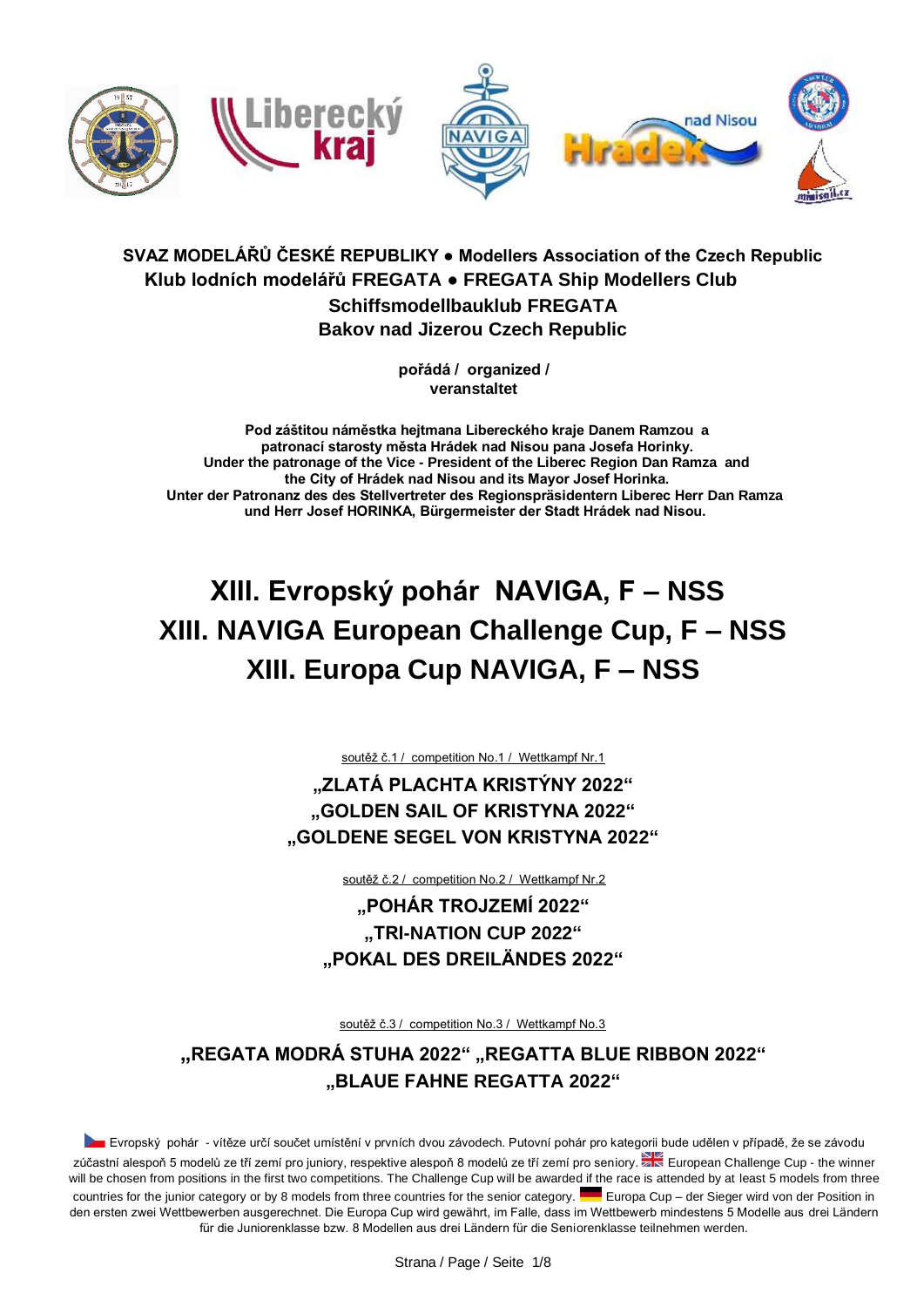**Datum konání** / Dates Datum

Pořadatel / Organizer Klub lodních modelářů "FREGATA" Bakov nad Jizerou, CZ Veranstalter FREGATA Ship Modellers Club

**Místo konání** / Place of competition Hrádek nad Nisou – Rekreační areál KRISTÝNA Ort Chromogram KRISTÝNA holiday resort in Hrádek www.hradek.cz/kristyna

**5. 5. - 8. 5. 2022**

# **Soutěžní kategorie** / Classes **F-NSS A, B, C, D**

Klassen S vyloučením kategorií jako / Excluding categories as / Ohne Kategorien wie : **RG-65, Footy, Micro Magic, IOM, …** 

# **Pravidla** / Rules **NAVIGA NS 2016**

Regeln

| Hlavní pořadatel / Main Organizer<br>Hauptorganizator                                                    | Stanislav JAKEŠ                                                                                                                                                                                                                                          |                                                        |                                                                | Fregata Bakov & Admiral Jablonec<br>nad Jizerou<br>nad Nisou |                       |
|----------------------------------------------------------------------------------------------------------|----------------------------------------------------------------------------------------------------------------------------------------------------------------------------------------------------------------------------------------------------------|--------------------------------------------------------|----------------------------------------------------------------|--------------------------------------------------------------|-----------------------|
| Sekretář závodu/Secretary<br>Sekretär                                                                    | Ladislav HANUŠKA                                                                                                                                                                                                                                         |                                                        | $CZ-25/B$                                                      |                                                              |                       |
| Hlavní rozhodčí / Main judge<br>Hauptschiedsrichter                                                      | <b>Marian TABOREK</b>                                                                                                                                                                                                                                    |                                                        | <b>PL-22/C-J</b>                                               |                                                              |                       |
| Vedoucí startovišť / Start controller<br>Startstellenleiter                                              | NSS-A<br>NSS-B+C<br>NSS-D                                                                                                                                                                                                                                | Stanislav JAKEŠ<br>Michal DARANOVSKI<br>Zdeněk TOMÁŠEK |                                                                | $CZ-04/B$<br>PL-35/C-J<br>CZ-02/C-J                          |                       |
| Vedoucí hodnotící komise<br>$NSS-A-B-C-D$ :<br>Head of evaluation committee /<br>Bewertungskomiteeleiter | Martin TOMÁŠEK                                                                                                                                                                                                                                           |                                                        | CZ-09/C-J                                                      |                                                              |                       |
| Rozhodčí / Judges<br>Schiedsrichter                                                                      | Zdeněk Tomášek CZ-02/C-J, Dostál Pavel, 06/NS,<br>Michal Daranowski PL-35/C-J, Stanislav Jakeš CZ-04/B,<br>Vladimír Bláha 42/NS, Otakar Holan CZ-11/A, Lenka Mrákotová<br>14/NS, Irena Rosenbergová 53/NS, Martina Šenekelová 19/NS<br>Petr Lukeš 04/NS, |                                                        |                                                                |                                                              |                       |
| Technický vedoucí / Technical Director Milan KROUPA &<br><b>Technischer Leiter</b>                       | Michal ŠENEKEL                                                                                                                                                                                                                                           |                                                        | ADMIRAL Jablonec n.N.<br>Lodní modeláři Bílá Třemešná 18/NS    |                                                              |                       |
| Startovné / Start fee<br>Startgebühr                                                                     | sen. 400,- CZK<br>jun. 200,- CZK                                                                                                                                                                                                                         |                                                        | další / next / nächste modell<br>další / next / nächste modell |                                                              | 100,- CZK<br>50,- CZK |
| <b>Protest</b> / Protest fee<br>Protestgebühr                                                            | 400,- CZK                                                                                                                                                                                                                                                |                                                        |                                                                |                                                              |                       |

Poplatky budou vybírány při prezentaci / Fees will be paid during the check in procedure. / Die Gebühren sind bei der Registrierung zu bezahlen

Strana / Page / Seite 2/8 **Termín uzávěrky**<br> **24. dubna 2022** na adresu:<br>
Deadline for application form submission **April 24th, 2022** to the addr Deadline for application form submission to the address: Meldeschluss **24. April 2022** an die Adresse: ladislav.hanuska@gmail.com, cc: jakes1@post.cz nebo / or / oder  $\boxtimes$  Stanislav Jakeš, Vrchlického 910, 47201 Doksy, Czech Republic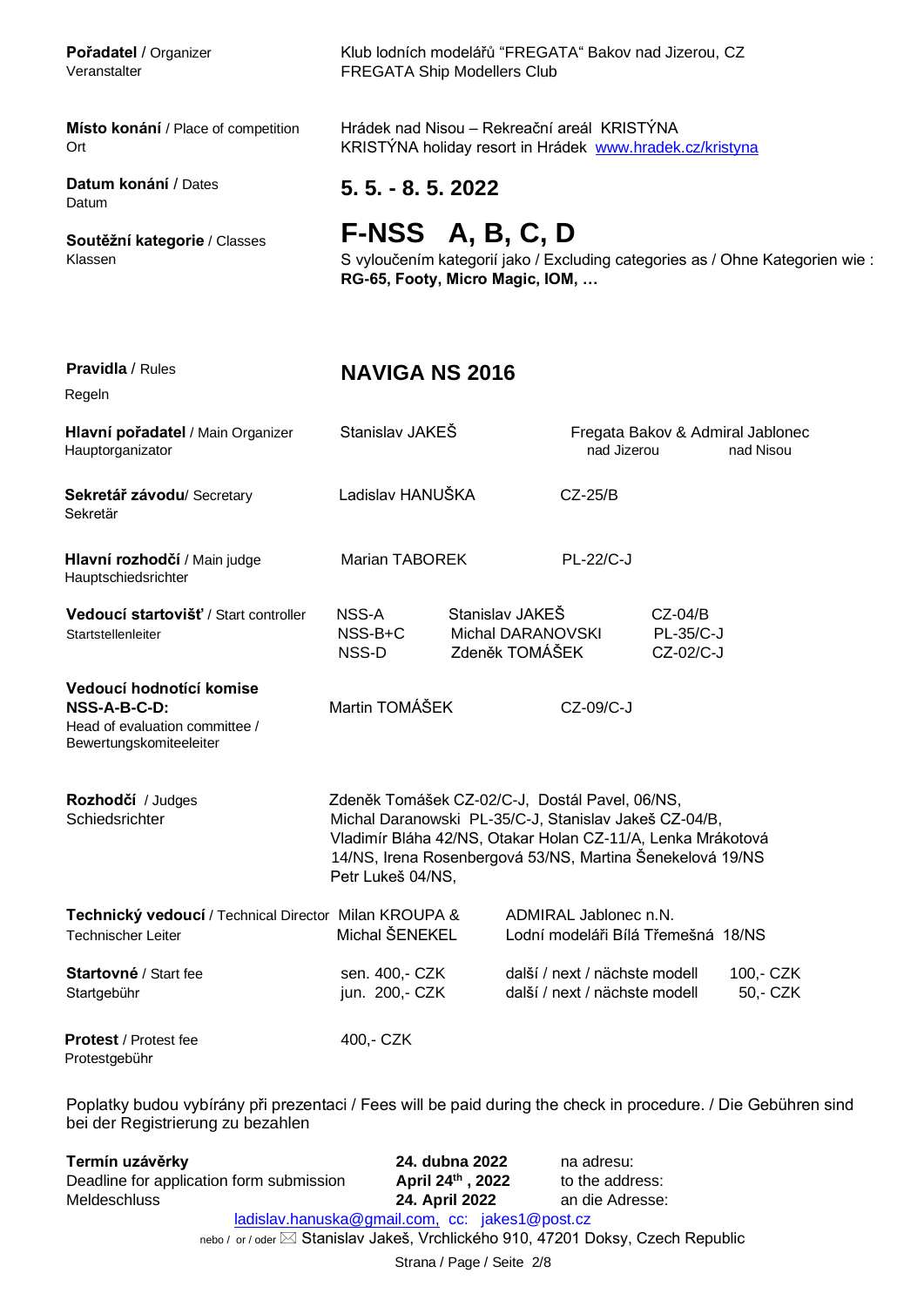## **Orientační časový rozvrh Estimated time table / Vorläufige Zeitplan**

Bude upřesněn po uzávěrce přihlášek a vyvěšen v prostoru prezentace a na startovišti. ZN Will be specified after registration deadline. Wird nach der Registrierung freigegeben und ausgehängt.

|                                                          | 08:30 | Slavnostní zahájení / Opening Ceremony /                                                                              |  |  |
|----------------------------------------------------------|-------|-----------------------------------------------------------------------------------------------------------------------|--|--|
| Pátek 6.5.2022<br>Friday / Freitag / Vendredi            |       | 07:00 - 08:00 Registrace a přejímka modelů (měření, vážení) - trénink<br>Check-in, training / Registrierung, Training |  |  |
| <b>Ctvrtek 5.5.2022</b><br>Thursday / Donnerstag / Jeudi |       | 17:00 – 21:00 Registrace a přejímka modelů (měření, vážení) - trénink<br>Check-in, training / Registrierung, Training |  |  |

**Feierliche Eröfnung** 

soutěž č.1 / competition No.1 / Wettkampf No.1

## **"ZLATÁ PLACHTA KRISTÝNY 2022" ● "GOLDEN SAIL OF KRISTYNA 2022" "GOLDENE SEGEL VON KRISTYNA 2022"**

| Pátek<br>6.5.2022<br>Friday / Freitag | $09:00 - 11:00$ | Statické hodnocení NSS-A, NSS-D / Static evaluation<br><b>Statische Bewertung</b> |  |  |  |  |
|---------------------------------------|-----------------|-----------------------------------------------------------------------------------|--|--|--|--|
|                                       | $11:00 - 13:30$ | Statické hodnocení NSS-B, NSS-C / Static evaluation                               |  |  |  |  |
|                                       |                 | <b>Statische Bewertung</b>                                                        |  |  |  |  |
|                                       | $11:15 - 12:15$ | NSS-A; 1. jízda / 1 <sup>st</sup> course / 1. Lauf                                |  |  |  |  |
|                                       | $12:30 - 13:30$ | NSS-A; 2. jízda / 2 <sup>nd</sup> course /2. Lauf                                 |  |  |  |  |
|                                       | $13:45 - 14:45$ | NSS-B+NSS-C 1. jízda / 1 <sup>st</sup> course / 1. Lauf                           |  |  |  |  |
|                                       | $15:00 - 16:00$ | NSS-B+NSS-C 2. jízda / 2 <sup>nd</sup> course /2. Lauf                            |  |  |  |  |
|                                       | $16:15 - 17:15$ | NSS-A 3. jízda / 3 <sup>rd</sup> course / 3. Lauf                                 |  |  |  |  |
|                                       | $17:30 - 18:30$ | NSS-B+NSS-C 3. jízda / 3 <sup>rd</sup> course / 3. Lauf                           |  |  |  |  |
|                                       |                 | NSS-D - bude stanoveno dle počtu přihlášených / will                              |  |  |  |  |
|                                       |                 | be determined by the number of registered / wird durch                            |  |  |  |  |
|                                       |                 | die Anzahl der registrierten bestimmt                                             |  |  |  |  |
|                                       | 20.00           | Společenský večer – rozprava / Social meeting, briefing                           |  |  |  |  |
|                                       |                 | Freundschaftsabend                                                                |  |  |  |  |

| Sobota 7.5.2022<br>Saturday / Samstag | soutěž č.2 / competition No.2 / Wettkampf Nr.2                               |
|---------------------------------------|------------------------------------------------------------------------------|
|                                       | "POHÁR TROJZEMÍ 2022" • "TRI-NATION CUP 2022"<br>"POKAL DES DREILÄNDES 2022" |

| <b>Sobota</b><br>7.5.2022 | $10:00 - 11:00$ | NSS-B+NSS-C 1. jízda / 1 <sup>st</sup> course / 1. Lauf |
|---------------------------|-----------------|---------------------------------------------------------|
| Saturday / Samstag        | $11:15 - 12:15$ | NSS-A 1. jízda / 1 <sup>st</sup> course / 1. Lauf       |
|                           | $13:00 - 14:00$ | NSS-B+NSS-C 2. jízda / 2 <sup>nd</sup> course /2. Lauf  |
|                           | $14:15 - 15:15$ | NSS-A 2. jízda / 2 <sup>nd</sup> course /2. Lauf        |
|                           | $15:30 - 16:30$ | NSS-B+NSS-C 3. jízda / 3 <sup>rd</sup> course / 3. Lauf |
|                           | $16:45 - 17:45$ | NSS-A 3. jízda / 3 <sup>rd</sup> course / 3. Lauf       |
|                           |                 | NSS-D - bude stanoveno dle počtu přihlášených / will    |
|                           |                 | be determined by the number of registered / wird durch  |
|                           |                 | die Anzahl der registrierten bestimmt                   |
|                           | 20.00           | Společenský večer / Social meeting, briefing,           |
|                           |                 | Freundschaftsabend                                      |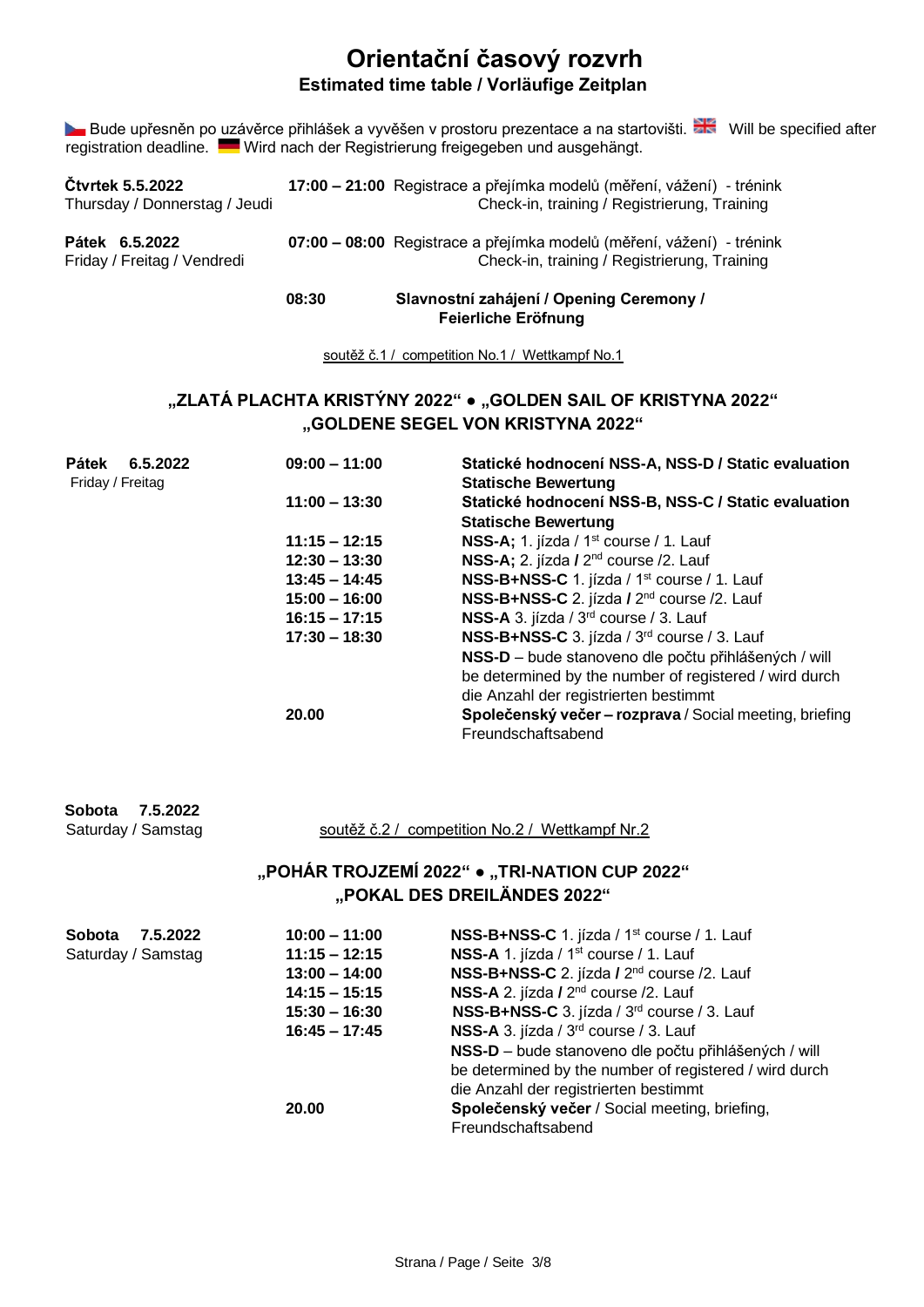## **"REGATA MODRÁ STUHA 2022" ● "REGATTA BLUE RIBBON 2022" "BLAUE FAHNE REGATTA 2022"**

| Neděle 8.5.2022  | 10:30 | NSS-A+B+C - bez bodového hodnocení / no static evaluation |
|------------------|-------|-----------------------------------------------------------|
| Sunday / Sonntag |       | ohne Statische Bewertung                                  |
|                  |       | Bez NSS-D / excluding NSS-D / Ohne NSS-D                  |
|                  | 13:00 | Slavnostní vyhlášení výsledků a zakončení                 |
|                  |       | Awards and closing ceremony                               |
|                  |       | Siegerehrung und Endung                                   |

## **Důležitá informace pro více modelů u jednoho závodníka**

Závodník se může do soutěží přihlásit s více modely v různých třídách současně. Pořadatel však nezaručuje, že bude závodníku umožněno odjet všechny jízdy se všemi přihlášenými modely v případě změny výše uvedeného předběžného časového rozvrhu. Je na rozhodnutí závodníka, které z rozjížděk se v případě časové kolize účastní. **Jediná pořadatelem garantovaná kombinace modelů je NSS-A a NSS-B.** 

## **Important information for those who want apply with more than one model**

The competitor may apply the competition with more than one model in different classes at the same time. However, the organizer does not guarantee that a competitor will be able to manage all the courses with all registered models in case of a change in the above-mentioned estimated timetable. Then it is the competitor who decides which course participates in the case of a time collision.

**The only by the organizer guaranteed combination of models is NSS-A and NSS-B.** 

# **HALL of FAME**

## **Držitelé putovního Evropského poháru / Holders of the European Challenge Cup Die Gewinner des Reisens Pokal Europacup / Champions de la coupe d'Europe**

| L   | European Challenge Cup 2008 - Duchcov     |                                          |                |                          |                      |                      |
|-----|-------------------------------------------|------------------------------------------|----------------|--------------------------|----------------------|----------------------|
|     | Class<br>NSS-A                            | <b>Modellers</b><br><b>BASIN Michail</b> | Country<br>RU. | Club<br>Kristal Smolensk | Model name<br>Yamaha | Models in Race<br>15 |
|     |                                           |                                          |                |                          |                      |                      |
|     | NSS-B                                     | <b>EMLER Vratislav</b>                   | CZ             | Admiral Jablonec n.N.    | Thalassa             | 14                   |
| Ш.  | European Challenge Cup 2009 - Duchcov     |                                          |                |                          |                      |                      |
|     | NSS-A                                     | <b>HILL Torsten</b>                      | D              | Minisail e. V.           | Zátopek              | 16                   |
|     | NSS-B                                     | <b>EMLER Vratislav</b>                   | CZ             | Admiral Jablonec n.N.    | Thalassa             | 11                   |
| Ш.  | European Challenge Cup 2010 - Hrádek n.N. |                                          |                |                          |                      |                      |
|     | NSS-A                                     | EROSHKIN Andrey (jun.) RU                |                | <b>KRISTAL Smolensk</b>  | Assablou             | 24                   |
|     | NSS-B                                     | <b>EMLER Vratislav</b>                   | CZ.            | Admiral Jablonec n.N.    | Thalassa             | 14                   |
| IV. | European Challenge Cup 2011 - Hrádek n.N. |                                          |                |                          |                      |                      |
|     | NSS-A                                     | <b>BASIN Michail</b>                     | <b>RU</b>      | Kristal Smolensk         | Yamaha               | 26                   |
|     | NSS-B                                     | <b>EMLER Vratislav</b>                   | CZ.            | Admiral Jablonec n.N.    | Thalassa             | $12 \overline{ }$    |
|     | NSS-C                                     | MEDVĚDĚV Michal                          | CZ.            | Admiral Jablonec n.N.    | Ellen                | 6                    |
|     |                                           |                                          |                |                          |                      |                      |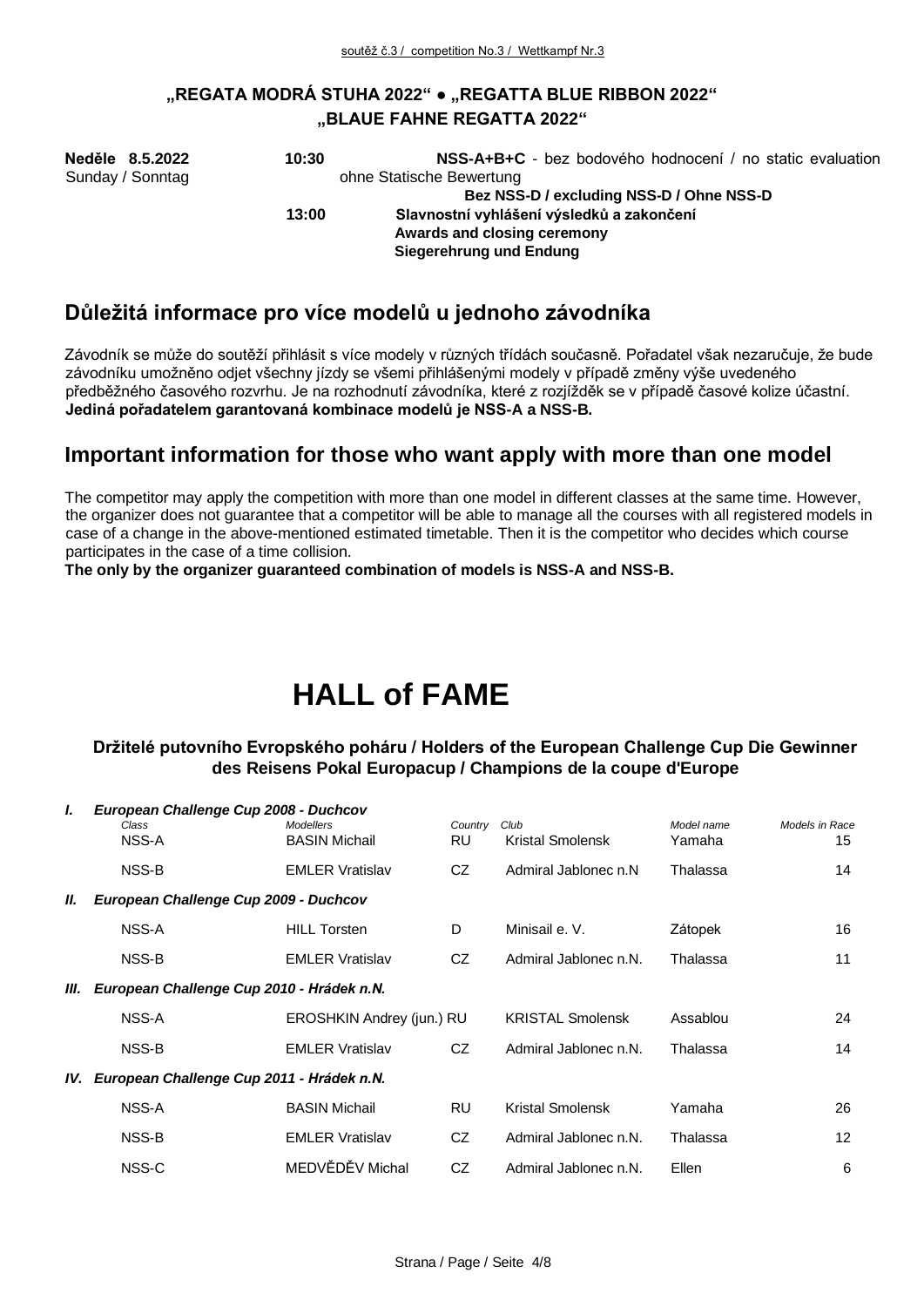## *V. European Challenge Cup 2012 - Hrádek n.N.*

|     | NSS-A                                           | <b>BASIN Michail</b>    | <b>RU</b> | Kristal Smolensk               | Team News Corp.       | 23             |
|-----|-------------------------------------------------|-------------------------|-----------|--------------------------------|-----------------------|----------------|
|     | NSS-B                                           | <b>EMLER Vratislav</b>  | CZ        | Admiral Jablonec n.N.          | Thalassa              | 12             |
|     | NSS-C                                           | MEDVĚDĚV Michal         | CZ        | Admiral Jablonec n.N.          | Ellen                 | 5              |
|     | VI. European Challenge Cup 2013 - Hrádek n.N.   |                         |           |                                |                       |                |
|     | NSS-A                                           | <b>BASIN Michail</b>    | <b>RU</b> | <b>Kristal Smolensk</b>        | Team News Corp.       | 24             |
|     | NSS-B                                           | MRÁKOTA Josef           | CZ        | <b>KLM Delta Pardubice</b>     | Jolie Brise           | 8              |
|     | NSS-C                                           | MEDVĚDĚV Michal         | CZ        | Admiral Jablonec n.N.          | Ellen                 | $\mathbf{3}$   |
|     | VII. European Challenge Cup 2014 - Hrádek n.N.  |                         |           |                                |                       |                |
|     | NSS-A                                           | <b>BASIN Michail</b>    | RU        | Kristal Smolensk               | Team News Corp.       | 24             |
|     | NSS-B                                           | MRÁKOTA Josef           | CZ        | <b>KLM Delta Pardubice</b>     | Jolie Brise           | 10             |
|     | NSS-C                                           | MRÁKOTOVÁ Lenka         | CZ        | <b>KLM Delta Pardubice</b>     | Jester                | $\,6$          |
|     | VIII. European Challenge Cup 2015 - Hrádek n.N. |                         |           |                                |                       |                |
|     | NSS-A                                           | <b>EMLER Vratislav</b>  | CZ        | Admiral Jablonec n. N.         | Vamarie               | 10             |
|     | NSS-B                                           | <b>KOLACZYK Marek</b>   | PL.       | HMKZ"39-er" Blachownia Runa IV |                       | 12             |
|     | NSS-C                                           | <b>WALENTA René</b>     | CZ        | <b>KLoM Slezko</b>             | Merkur                | $\mathbf{3}$   |
|     | IX. European Challenge Cup 2016 - Hrádek n.N.   |                         |           |                                |                       |                |
|     | NSS-A jun                                       | Kudriavtsev Andrei      | <b>RU</b> | <b>FSS Smolensk</b>            | Assa Abloy            | $\overline{7}$ |
|     | NSS-A                                           | Basina Raisa            | <b>RU</b> | <b>FSS Smolensk</b>            | <b>Team News Corp</b> | 14             |
|     | NSS-B                                           | Dudnik Vladimir         | RU        | Roslavl                        | Amelia                | 16             |
|     | NSS-D                                           | Culek<br>Jindřich       | CZ        | KLoM Brandýs                   | Dragon Fly 1200       | $\mathbf{3}$   |
| Х.  | European Challenge Cup 2017 - Hrádek n.N.       |                         |           |                                |                       |                |
|     | NSS-A jun                                       | Kudriavtsev Andrei      | <b>RU</b> | <b>FSS Smolensk</b>            | Assa Abloy            | 9              |
|     | NSS-A                                           | Huk Wojciech            | PL.       | <b>HMKZ Blachownia</b>         | Vamarie               | 10             |
|     | NSS-B                                           | Slížek Josef            | CZ        | <b>KLoM Nautilus</b>           | When and If           | 16             |
|     | NSS-C                                           | Stala Marek             | <b>PL</b> | <b>HMKZ Blachownia</b>         | Merci                 | 3              |
|     | NSS-D                                           | Culek Jindřich          | CZ        | KLoM Brandýs                   | Dragon Fly 1200       | 8              |
| XI. | European Challenge Cup 2018 - Hrádek n.N.       |                         |           |                                |                       |                |
|     | NSS-A jun                                       | Gerachenko Fedor        | <b>RU</b> | <b>FSS Smolensk</b>            | Assa Abloy            | 9              |
|     | NSS-A                                           | <b>Basin Michail</b>    | <b>RU</b> | Kristal Smolensk               | Team News Corp.       | 14             |
|     | NSS-B                                           | Slížek Josef            | CZ        | <b>KLoM Nautilus</b>           | When and If           | 15             |
|     | NSS-C                                           | <b>Butkiewicz Piotr</b> | PL        | SpecModel Braniewo             | MacLaren              | 4              |
|     | NSS-D                                           | Grashchenkov Alexandr   | <b>RU</b> | Odintsovo                      | Torneo                | 8              |
|     | XII. European Challenge Cup 2019 - Hrádek n.N.  |                         |           |                                |                       |                |
|     | NSS-A jun                                       | Gerachenko Fedor        | <b>RU</b> | <b>FSS Smolensk</b>            | Assa Abloy            | 8              |
|     | NSS-A                                           | Basina Raisa            | <b>RU</b> | Kristal Smolensk               | Team News Corp.       | 9              |
|     | NSS-B                                           | Kolaczyk Marek          | PL.       | HMKZ"39-er" Blachownia Runa IV |                       | 11             |
|     | NSS-C                                           | Grashchenkov Alexandr   | <b>RU</b> | Odintsovo                      | Gloria                | 5              |
|     | NSS-D                                           | Culek Jindřich          | CZ        | <b>KLoM Brandýs</b>            | Dragon Fly 1200       | 9              |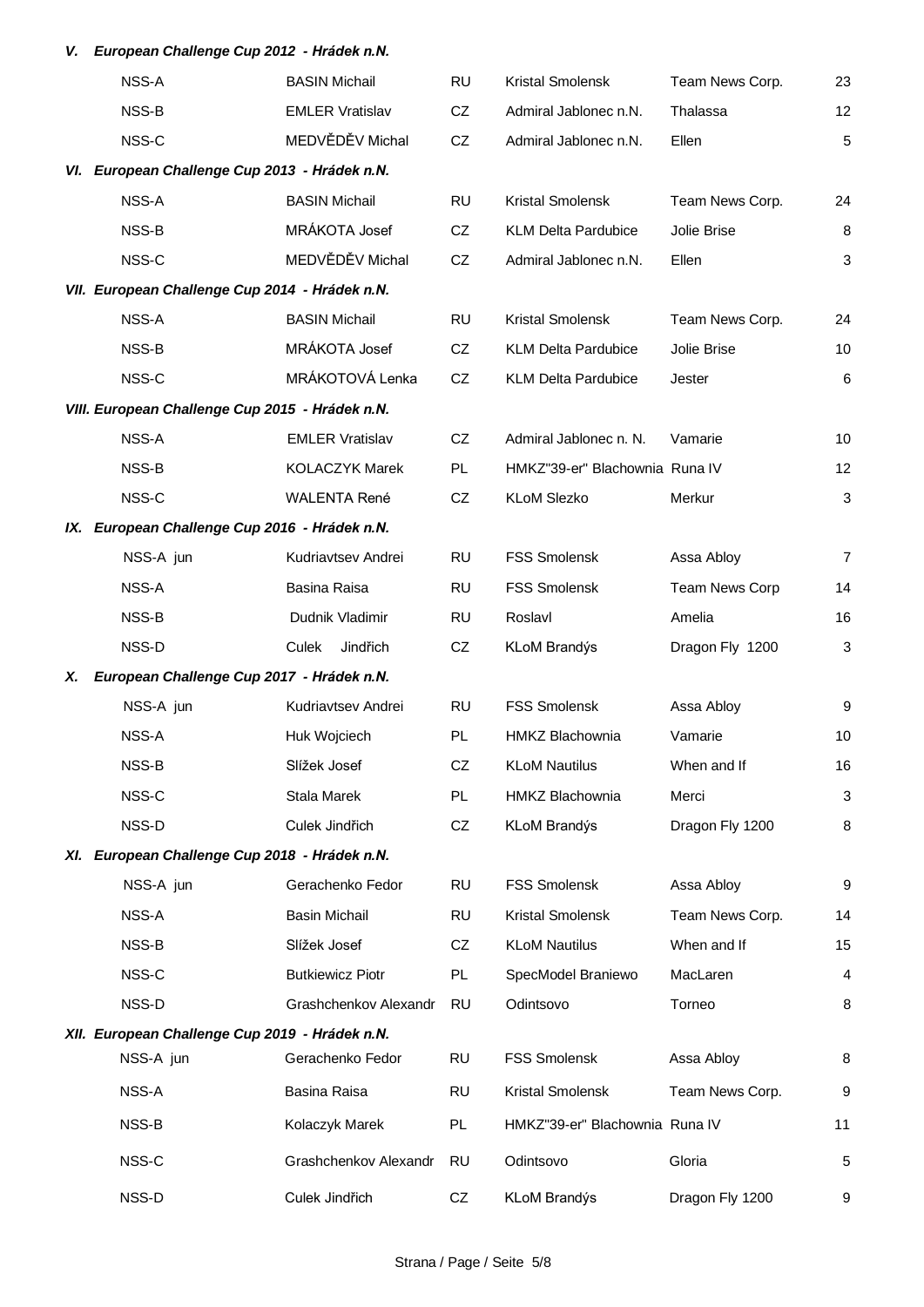### **Důležité, Important, Wichtig …**

**Dořadatelé žádají držitele putovního poháru z předchozího ročníku o přivezení poháru zpět tak, aby mohli být** předány novým vítězům. Jejich vítězství je pak trvale zaznamenáno na poháru.

Organizers are asking the holders of the Cup from the previous year, to bring the Cup back so they can be passed to the new winners. Their victory is then permanently recorded on the Cup.

Organisatoren bitten die Inhaber des Pokals aus dem Vorjahr, den Pokal zurück zu bringen, damit sie an die neuen Sieger weitergegeben werden können. Ihr Sieg wird dann dauerhaft auf dem Pokal festgehalten.

## **MODRÁ STUHA / BLUE RIBBON**

| Year | Place                      | Modeller             | Country | Club                    | Model name   | Models in Race |
|------|----------------------------|----------------------|---------|-------------------------|--------------|----------------|
|      | 2005 Duchcov - Barbora     | Pieczka Dariusz      | PL      |                         | Smaragd      | 11             |
|      | 2006 Duchcov - Barbora     | Pieczka Dariusz      | PL      |                         | Smaragd      | 14             |
|      | 2007 Duchcov - Barbora     | Post Karl-Heinz      | D       |                         | Ranger       | 20             |
|      | 2008 Duchcov - Barbora     | Dvořák Borek         | CZ.     | Admiral Jablonec n.N.   | Marie        | 20             |
|      | 2009 Duchcov - Barbora     | Hill Torsten         | D       | Minisail e. V.          | Zátopek      | 23             |
|      | 2010 Hrádek n.N.-Kristýna  | Hill Torsten         | D       | Minisail e. V.          | Zátopek      | 28             |
|      | 2011 Hrádek n.N.-Kristýna  | <b>Basin Michail</b> | RU      | <b>Kristal Smolensk</b> | Yamaha       | 26             |
|      | 2012 Hrádek n.N.-Kristýna  | <b>Basin Michail</b> | RU      | Kristal Smolensk        | Team News C. | 21             |
|      | 2013 Hrádek n.N.-Kristýna  | Kroupa Milan         | CZ      | Admiral Jablonec n.N.   | Endeavour    | 31             |
|      | 2014 Hrádek n.N.- Kristýna | Kolaczyk Kamil       | PL      | HMKZ 39er Blachownia    | Pierina      | 27             |
|      | 2015 Hrádek n.N.- Kristýna | Kmiecik Jan          | PL      | Czestochowa             | Lacho Drom   | 18             |
|      | 2016 Hrádek n.N.- Kristýna | Basina Raisa         | RU      | <b>FSS Smolensk</b>     | Team News C. | 23             |
|      | 2017 Hrádek n.N.- Kristýna | Basina Raisa         | RU      | <b>FSS Smolensk</b>     | Team News C. | 29             |
|      | 2018 Hrádek n.N.- Kristýna | <b>Basin Michail</b> | RU      | <b>FSS Smolensk</b>     | Team News C. | 26             |
|      | 2019 Hrádek n.N.- Kristýna | Basina Raisa         | RU      | <b>FSS Smolensk</b>     | Team News C. | 15             |

## **Pohár Karla Egrta / Karel Egrt Cup nejvyšší bodové hodnocení za stavbu – the highest static evaluation of the model**

| Year<br>Modeller<br>2013 MRÁKOTA Josef<br>2014 MRÁKOTA Josef<br>2015 ŠENEKEL Michal<br>2016 ŠENEKEL Michal<br>2017 ŠENEKEL Michal<br>2018 EMLER Vratislav | Country<br>CZ<br>CZ.<br>CZ.<br>CZ<br>CZ<br>CZ | Club<br><b>KLM Delta Pardubice</b><br><b>KLM Delta Pardubice</b><br>KLM Admirál Jablonec n.N.<br>KLM Admirál Jablonec n.N.<br>KLM Admirál Jablonec n.N.<br>KLM Admirál Jablonec n.N. | Model name<br>Jolie Brise<br>Jolie Brise<br>Mariquita<br>Mariquita<br>Mariquita<br>Vamarie | Points<br>94.00<br>96.33<br>96.00<br>94.83<br>93.67<br>94.67 | <b>Models in Evaluation</b><br>35<br>40<br>25<br>40<br>46<br>51 |
|-----------------------------------------------------------------------------------------------------------------------------------------------------------|-----------------------------------------------|--------------------------------------------------------------------------------------------------------------------------------------------------------------------------------------|--------------------------------------------------------------------------------------------|--------------------------------------------------------------|-----------------------------------------------------------------|
| 2019 ŠENEKEL Michal                                                                                                                                       | CZ                                            | KLM Admirál Jablonec n.N.                                                                                                                                                            | Mariguita                                                                                  | 95.33                                                        | 41                                                              |

## **Informace / Important information Wichtige Informationen**

#### **Odchylky od Pravidel NAVIGA NS 2016 / Changes from Rules NAVIGA NS 2016 Abweichungen von den Regeln der NAVIGA NS 2016**

 Odchylky oproti minulým ročníkům nebudou. Do celkového hodnocení Evropského poháru se započítávají body ze dvou jízd Zlaté plachty a dvou jízd Poháru Trojmezí.

Deviations such as in previous years will not. Points from two Golden Sail rides and two Tri-nation Cup races are included in the European Cup overall score.

 Abweichungen, was sie in den vergangenen Jahren waren nicht sein. Punkte aus zwei Golden Sail-Rennen und zwei Pokal des Dreiländes -Rennen sind in der Gesamtpunktzahl des Europapokals enthalten.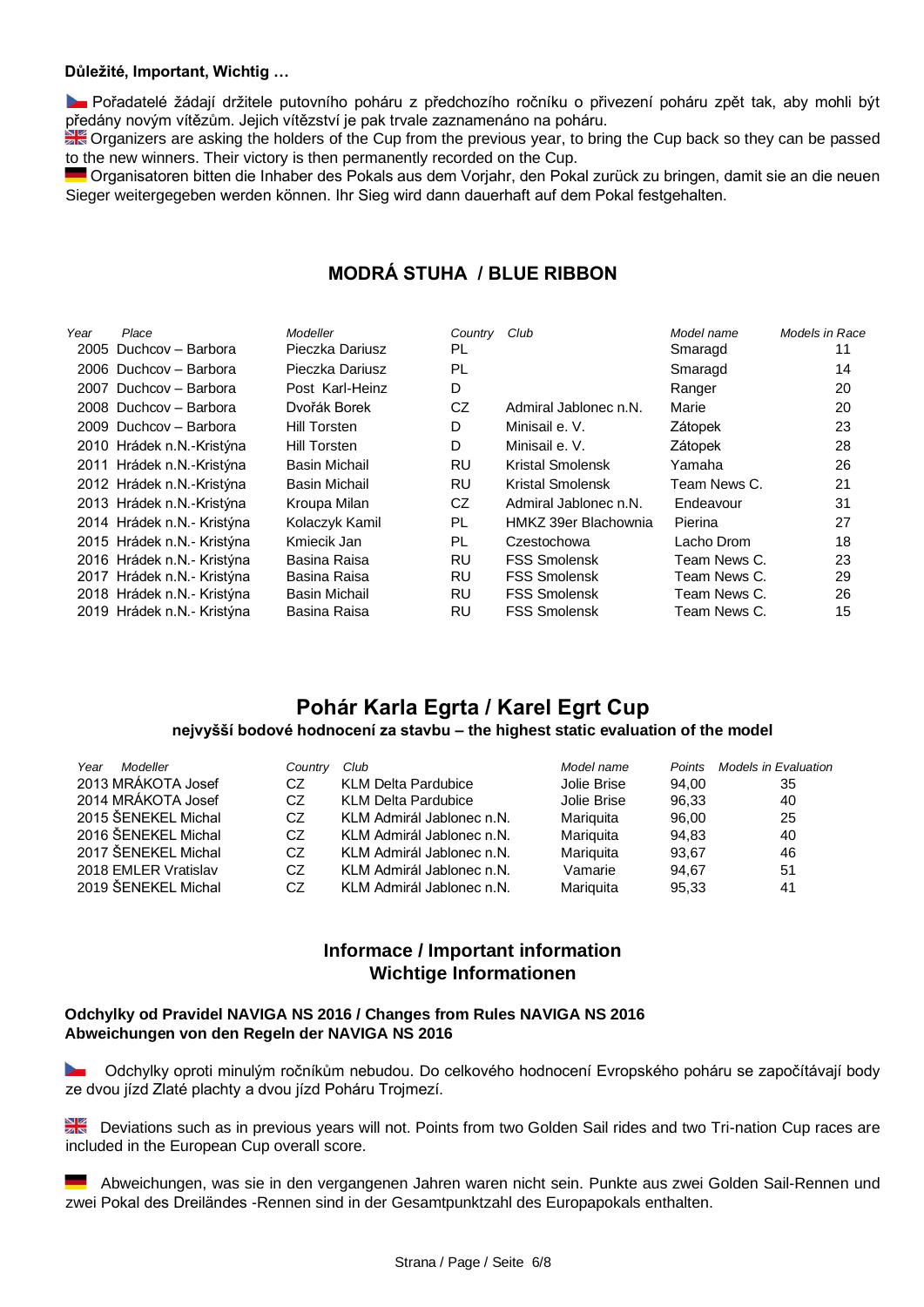## **Přihlášky / Application forms / Anmeldung / Dossiers d'inscription**

- **L** Přihláška je přílohou, prosíme o vyplnění XLS nebo TXT souboru. Došlé přihlášky budou pořadatelem potvrzeny. V přihlášce prosím uveďte počet osob doprovodu.
- An application form is attached. Please fill in the XLS or TXT file. All incoming application forms will be confirmed by us. Please mention the number of accompaining persons in the Application form.
- Der Meldeformular ist beigelegt. Wir bitten Sie um Anmeldung durch die XLS oder TXT Datei. Alle eingegängende Meldungen werden bestätigt.

### **Frekvence / Frequencies / Frequenz / Fréquences**

- Všechna povolená modelářská pásma mimo pásma 35 MHz, nahlásit minimálně 3 páry krystalů.
- Frequency: all legal bands for models control except the 35 MHz band. Competitors are obliged to have a minimum of 3 pairs of crystals.
- Frequenz: alle freigegebene Bänder mit der Ausnahme des 35 MHz Bandes. Mindestens 3 Quarze anmelden.

#### **Prezence / Checking-in / Die Registrierung**

- Prezence a hodnocení modelů bude v prostorách **Restaurace Jih**. Cesta bude vyznačena šipkami **NAVIGA** ►. Pro každý model bude vyžadován řádně vyplněný **Model Certificate NSS\***.
- Checking-in and model evaluation will be provided in the **Jih Restaurant**.The way to the check-in point will be marked by a **NAVIGA** sign ►. Each modelship requires a properly filled-in **NSS\* Model Certificate**
	- Die Registrierung und Bewertung wird in den Räumen des **Gaststätte Jih** sein. Der Weg ist mit **NAVIGA** Zeiger ► ausgeschildet. Jedes Schiffmodell erfordert ein ordnungsgemäß ausgefüllter **Model Certificate NSS\***

### **Ubytování / Acommodation / Unterkunftsmögkichkeiten / Hébergement**

V kempu Kristýna, objednávky individuálně v kempu http://www.autocampkristyna.eu/. Telefon 485 14 00 91 e-mail: kristyna@hradek.cz. Pro získání slevy uveďte "plachetnice". Všechny chaty jsou vybaveny zásuvkami na elektrickou energii. Parkování automobilu je u chaty, místa pro stany a karavany. Další možnost ubytování v penzionu přímo v areálu Kristýna.

**EX** For accomodation in the Kristyna Camp yourself in using the camp administration address kristyna@hradek.cz. To get a discount, please quote "sailboat". There is a wide range of possible accomodation in camp-cottages or in your own mobile homes. A parking lot is inside the camp.

Unterkunft im Camping Kristyna, selbst direkt bei der Verwaltung des Campingplatzes unter der Adresse kristyna@hradek.cz buchen. Um einen Rabatt zu erhalten, geben Sie bitte "Segelboote" an.Es gibt ein breites Spektrum möglicher Unterbringung auf dem Gelände des Campingplatzes oder in Ihrem eigenen Wohnmobil/Wohnwagen. Ein Parkplatz befindet sich innerhalb des Campingplatzes.

### **Stravování / Food / Verpflegung / Allimentation**

- Stravování v místě konání, nebo v restauračních zařízeních ve městě cca 1,5 km.
- $\geq$  Food at the location of the competitions and in restaurants in Hrádek nad Nisou (1.5 km).
- **Essen ist in dem Areal oder in Hrádek nad Nisou zu erhalten(1,5 km).**

### **Okolí / Sightseeing / Sehenswürdigkeiten / Abords**

Informace o Trojzemí / Tri-nation Area information Dreilände Informationen / Informations sur la région des trois pays http://www.maly-trojuhelnik.eu/ O městě / About the town / Über die Stadt / Info sur la ville http://www.hradek.cz

**Camp GPS: 50°51'45.223"N, 14°49'30.814"E**